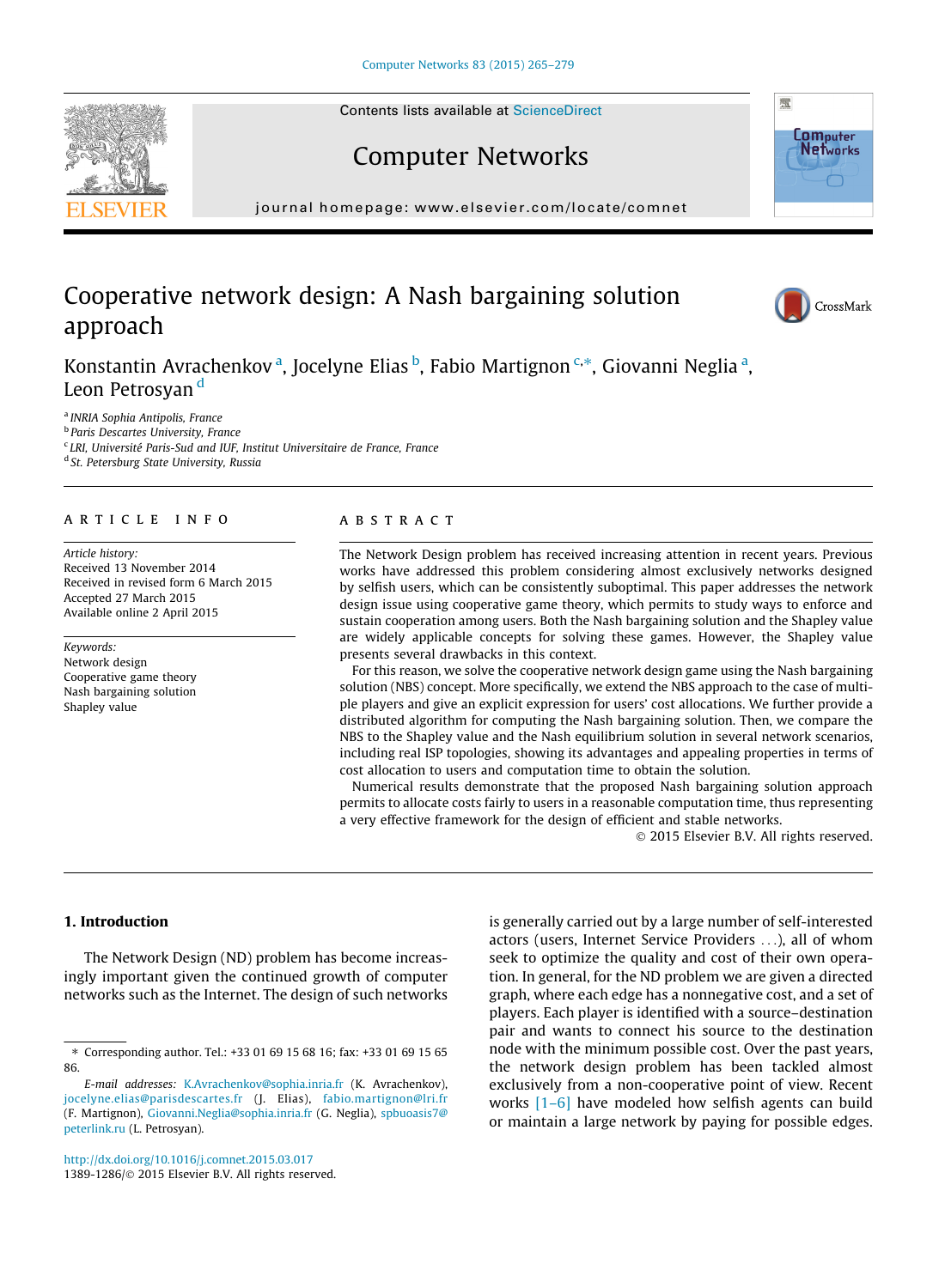Nash equilibria in such games, however, can be much more expensive than the optimal, centralized solution. This is mainly due to the lack of cooperation among network users, which leads to the design of costly networks.

The underlying assumption in all the above works is that agents are completely non-cooperative entities. However, this assumption could be not entirely realistic, for example when network design involves long-term decisions (e.g., in the case of Autonomous Systems peering relations). It is more natural that agents will discuss possible strategies and, as in other economic markets, form coalitions taking strategic actions that are beneficial to all members of the group. Moreover, incentives could be introduced by some external authority (e.g., the network administrator, government authority) in order to increase the users' cooperation level.

Preliminary works, like [\[7,8\],](#page--1-0) tried to overcome this limitation by incorporating a socially-aware component in the users' utility functions. This solution, though, can be insufficient to obtain cost-efficient networks in all scenarios. In fact, it has been demonstrated in  $[8]$  that, quite surprisingly, highly socially-aware users can form stable networks that are much more expensive than the networks designed by purely selfish users.

To address the above issues, in this paper we first formulate the network design problem as a cooperative game, where groups of players (named coalitions) coordinate their actions and pool their winnings; consequently, one of the problems is how to divide the cost savings among the members of the formed coalition.

Then, we propose a Nash bargaining approach<sup>1</sup> to solve the cooperative network design problem. The Nash bargaining solution (NBS) is a very effective tool to model interactions among negotiators, and is unique for bargaining games satisfying Pareto optimality, symmetry, scale independence, and independence of irrelevant alternatives  $[9,10]$ . More specifically, as a key contribution, we extend the Nash bargaining solution for the cooperative network design problem to the case of multiple players with linear constraints, and give explicit expressions for users' cost allocations, assuming that the disagreement point corresponds to players' costs at Nash equilibrium (the cost for players to connect their source–destination nodes in a purely noncooperative game). To the best of our knowledge, the derived explicit expressions are new. Our other major contribution, in fact, is the demonstration that our proposed cooperative game theory approach, based on the Nash Bargaining Solution, can be actually applied to large networks.

To complement our study, we further focus on the Shapley value concept, which is a widely applied solution for cooperative games, since it provides a unique and fair solution [\[11\]](#page--1-0). To compute the Shapley value of the cooperative ND game, we consider in this paper three different (natural) definitions for the characteristic function, which associates with every coalition (a subset of players) a real value representing the cost for the coalition. However, we show that the Shapley value presents several limitations in our context: (1) it is non-trivial to define meaningful characteristic functions, (2) the cost allocation determined by the Shapley value can be, in some cases and for some players, even costlier than that obtained at some Nash equilibrium, and (3) for our network design game, it cannot be determined in a reasonable computation time, even when approximation techniques (like that proposed in  $[12]$ ) are applied.

Finally, we provide a distributed algorithm for computing the Nash bargaining solution. Furthermore, we perform a thorough comparison of the proposed Nash bargaining solution with other classic approaches like the Shapley value and the Nash equilibrium solutions, using different, large-scale network scenarios, including real Internet Service Provider (ISP) topologies. Both exact and approximate methods for computing the Shapley value are considered and compared to our approach.

Numerical results demonstrate that our Nash bargaining solution can provide efficient cost allocations in a short computing time, thus representing a very effective tool to plan efficient and stable networks.

The main contributions of this work can therefore be summarized as follows:

- the formulation of the network design problem as a cooperative game, where players cooperate when connecting their source–destination pairs to reduce their costs.
- The proposition of a novel Nash bargaining solution for the n-person cooperative network design problem, which has appealing properties in terms of planning efficient networks and cost allocations in a short computation time.
- The proposition of three definitions for the characteristic function and computation of the Shapley value for the cooperative network design game, showing that this solution requires a long computation time for solving large-scale networks even when sampling-based approximation techniques are used.
- The construction of a distributed algorithm for computing the Nash bargaining solution.
- A thorough comparison of the proposed approach with classic solutions, viz. the Shapley value and the Nash equilibrium concepts, in several realistic and large-size network scenarios, including real ISP topologies.

The paper is organized as follows: Section [2](#page--1-0) discusses related work. Section  $3$  introduces the cooperative net-work design game, while Section [4](#page--1-0) illustrates the proposed Nash bargaining solution along with a distributed approach we propose for its computation. Application scenarios are discussed in Section [5](#page--1-0). Section [6](#page--1-0) presents numerical results that demonstrate the effectiveness of the NBS approach in several realistic network scenarios, including real ISP topologies. Finally, Section [7](#page--1-0) concludes this paper.

<sup>&</sup>lt;sup>1</sup> The Nash bargaining approach studies situations where two or more agents need to select one of the many possible outcomes of a joint collaboration  $[9,10]$ . Each party in the negotiation has the option of leaving the table, in which case the bargaining will result in a disagreement outcome.